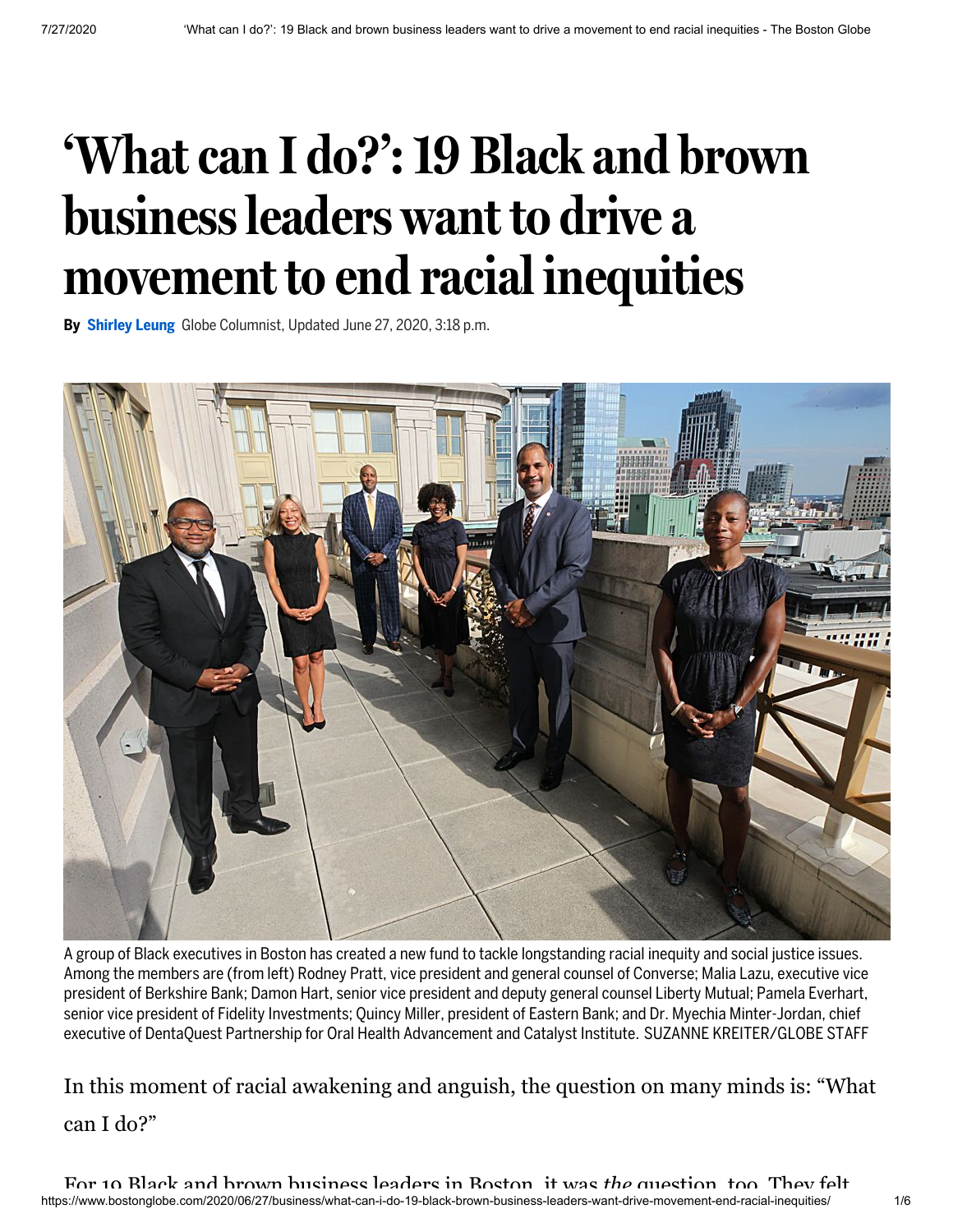7/27/2020 'What can I do?': 19 Black and brown business leaders want to drive a movement to end racial inequities - The Boston Globe For 19 Black and brown business leaders in Boston, it was *the* question, too. They felt

[compelled to respond, and they've come up with a big idea: the creation of the New](https://www.tbf.org/donors/forms/new-commonwealth-fund)

## Commonwealth Racial Equity and Social Justice Fund.

[If this sounds familiar, think again. Sure, Boston](https://www.bostonglobe.com/2020/06/25/business/mayor-walsh-launches-fund-address-racial-inequity/?p1=Article_Inline_Text_Link) Mayor Marty Walsh launched the city's version of a racial equity fund last week as his staff scrambled to find people of color to serve on the steering committee.

But if members of our white power establishment were really woke, they probably would have had the sense to stand off to the side and let Black and brown leaders, you know, *lead.*

The one to watch is the New Commonwealth effort conceived by these Black and brown executives, who are using their own money and tapping networks they've assiduously cultivated over the years as they worked their way up the ranks of a predominantly white corporate Boston.

In doing so, these executives hope to not only spark a movement in Boston but to serve as a national model on how executives of color can lead on eliminating racial inequities.

In just three weeks, the group has seeded their fund with about \$20 million in commitments, primarily from companies where these executives work. With this robust start, the group has set an ambitious goal of raising at least \$100 million, and expects to begin issuing grants in a few months to organizations working on racial equity and social justice matters.

"So many people have asked: 'What can I do? How can we make real change?' " said Eastern Bank president Quincy Miller. "This is one of the ways we believe we can truly be revolutionary."

Miller and the other executives say philanthropic and corporate giving, despite good intentions, has largely failed at fixing racial inequities and, importantly, has chronically underfunded Black- and brown-led nonprofits compared to white-led counterparts.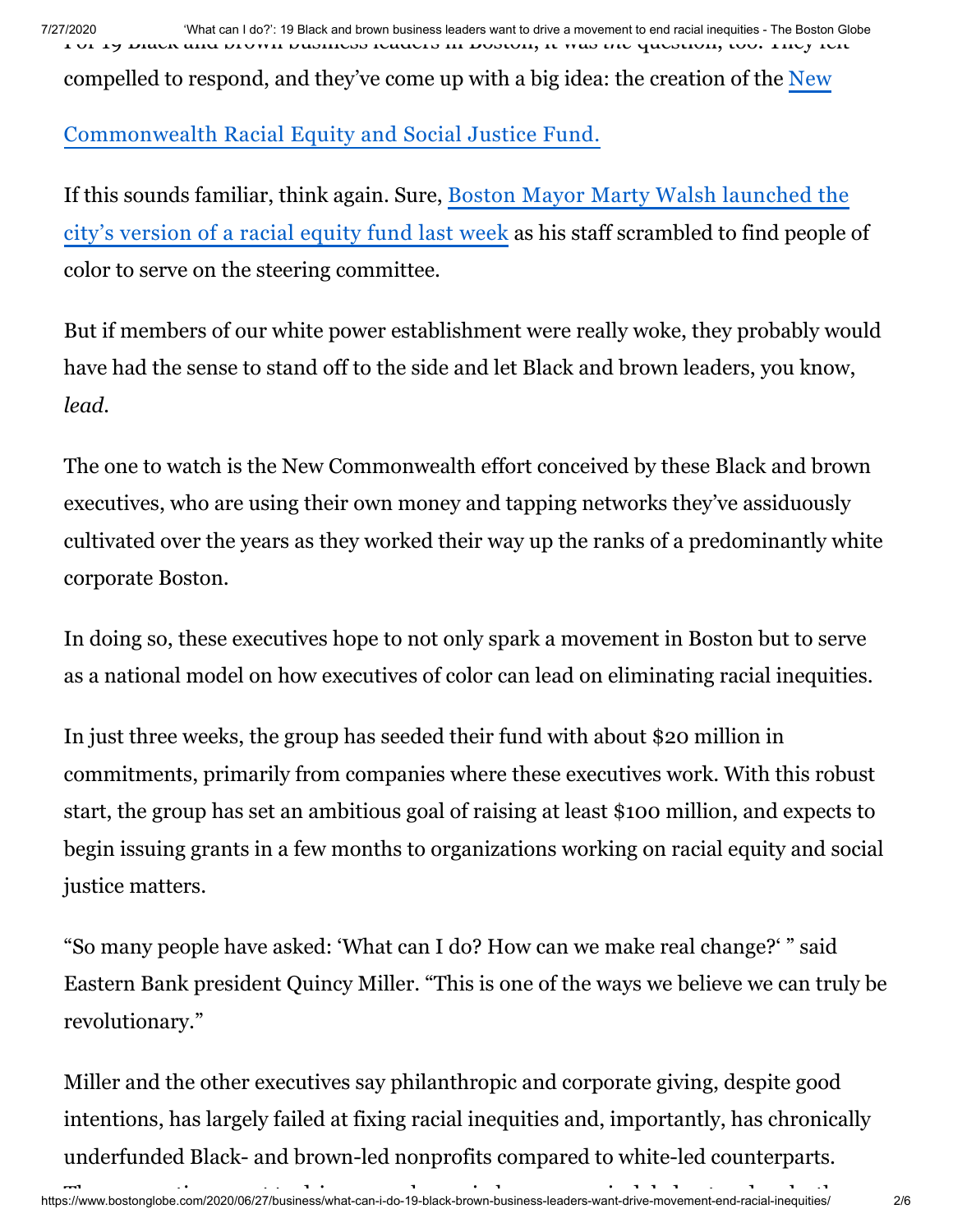7/27/2020 'What can I do?': 19 Black and brown business leaders want to drive a movement to end racial inequities - The Boston Globe These executives want to drive a sea change in how money is doled out and make the work less about charity and more about creating systemic change.

"If we can prove that by putting these resources in the hands of people who are closest to the problems, and we empower them … that's the difference," said Paul Francisco, chief diversity officer at State Street. "It's the realization that attitudes need to change to say, 'We are not the saviors, but are the partners.' "

The ability for this group to bring in so much money in so little time reflects the growing power and ranks of Black leaders across the Boston business community. While the overall number of Black and brown executives remains small, they are on the ascent.

Among those involved in the fund are: Rapid7 CEO Corey Thomas, General Electric global government affairs president Mo Cowan, Thermo Fisher Scientific life sciences and laboratory products president Fred Lowery, Fidelity Investments senior vice president Pamela Everhart, Bain Capital managing director Greg Shell, DentaQuest Partnership for Oral Health Advancement CEO Myechia Minter-Jordan, Berkshire Bank regional president Malia Lazu, Boston Scientific general counsel Desiree Ralls Morrison, Blue Cross Blue Shield of Massachusetts chief legal officer Stephanie Lovell, Vertex Pharmaceuticals chief risk and compliance officer Damian Wilmot, and Suffolk construction vice president Linda Dorcena Forry.

"What is incredibly exciting about the effort being developed by Black executives in Massachusetts is that for the first time we are seeing the collective power both financially and operationally of Black dollars being invested into the racial justice movement," said Tanisha Sullivan, president of the Boston chapter of the NAACP.

Kirk Sykes, whose career as a developer and investment manager has spanned four decades in Boston, often as the only Black executive in the room, said this is a moment of real change in race relations, especially in Corporate America.

"What this group is doing is protesting with their wallets," said Sykes, co-managing director of development firm Accordia Partners, and who is not part of the group. "There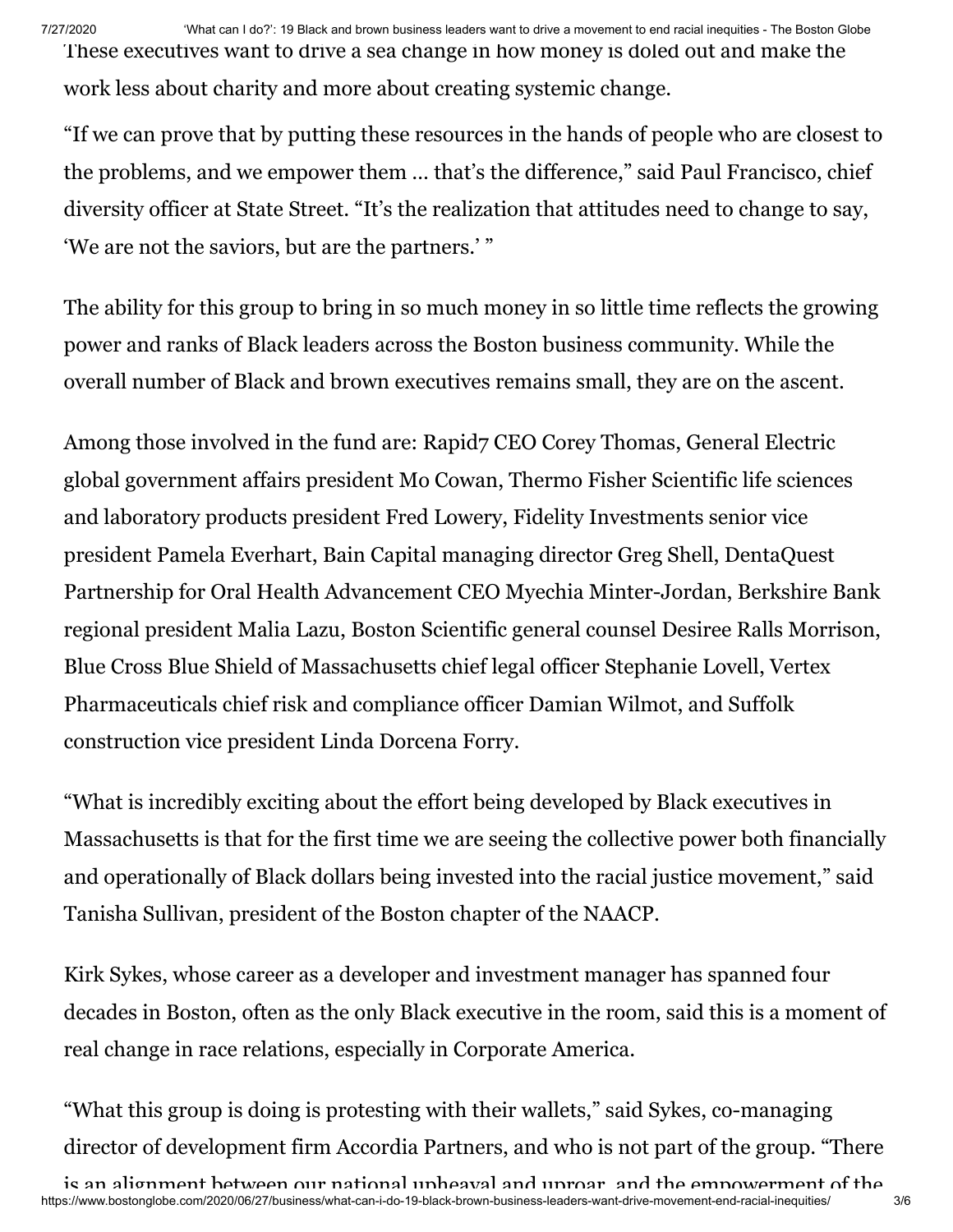local corporate community getting behind it."

The group's first Zoom call took place on June 7, two weeks after George Floyd was killed by a white police officer in Minneapolis who kept his knee pressed on the Black man's neck until he stopped breathing. The death, captured on cellphone video, ignited protests across the country and a reckoning on race. For many of these executives, despite their success, they too continue to face [discrimination](https://www.bostonglobe.com/2020/06/06/business/george-floyd-protests-bring-me-too-reckoning-race/?p1=Article_Inline_Text_Link) because of the color of their skin.

Ten people were on that first call, including Cowan, Everhart, Francisco, Lowery, Miller, and Wilmot. Some knew each other well, others just by reputation. But there was a shared sense of responsibility and the recognition that they could leverage their power.

"When we stepped back and looked at the influence of this group, we really knew we had the answer," said Miller of Eastern Bank. "Let's unite together, not only in our own financial support, but the support of our companies."

During that first call, the group quickly rallied around the idea of a fund driven by Black and brown corporate executives for Black and brown communities. They wanted their fund to help nonprofits across the state from Boston to Brockton to Springfield. The executives would press their respective companies to provide multi-year financial commitments.

The group has since grown to 19 core members, and they plan to bring in allies of all colors.

The fund will initially focus on investing in initiatives and nonprofit organizations that support communities of color on policing and criminal justice reform, health care equity, economic empowerment, and youth education and engagement.

The fund will also give priority to nonprofits led by Black and brown leaders, to counteract what is known as ["philanthropic](https://www.philanthropy.com/article/Nonprofits-Led-by-People-of/248720) redlining."

د الله عليه المسلم المسلم المسلم المسلم المسلم المسلم المسلم المسلم المسلم المسلم المسلم المسلم المسلم المسلم ا<br>https://www.bostonglobe.com/2020/06/27/business/what-can-i-do-19-black-brown-business-leaders-want-drive-move One recent study, coauthored by nonprofit consultant [Bridgespan](https://www.bridgespan.org/insights/library/philanthropy/disparities-nonprofit-funding-for-leaders-of-color) Group, indicated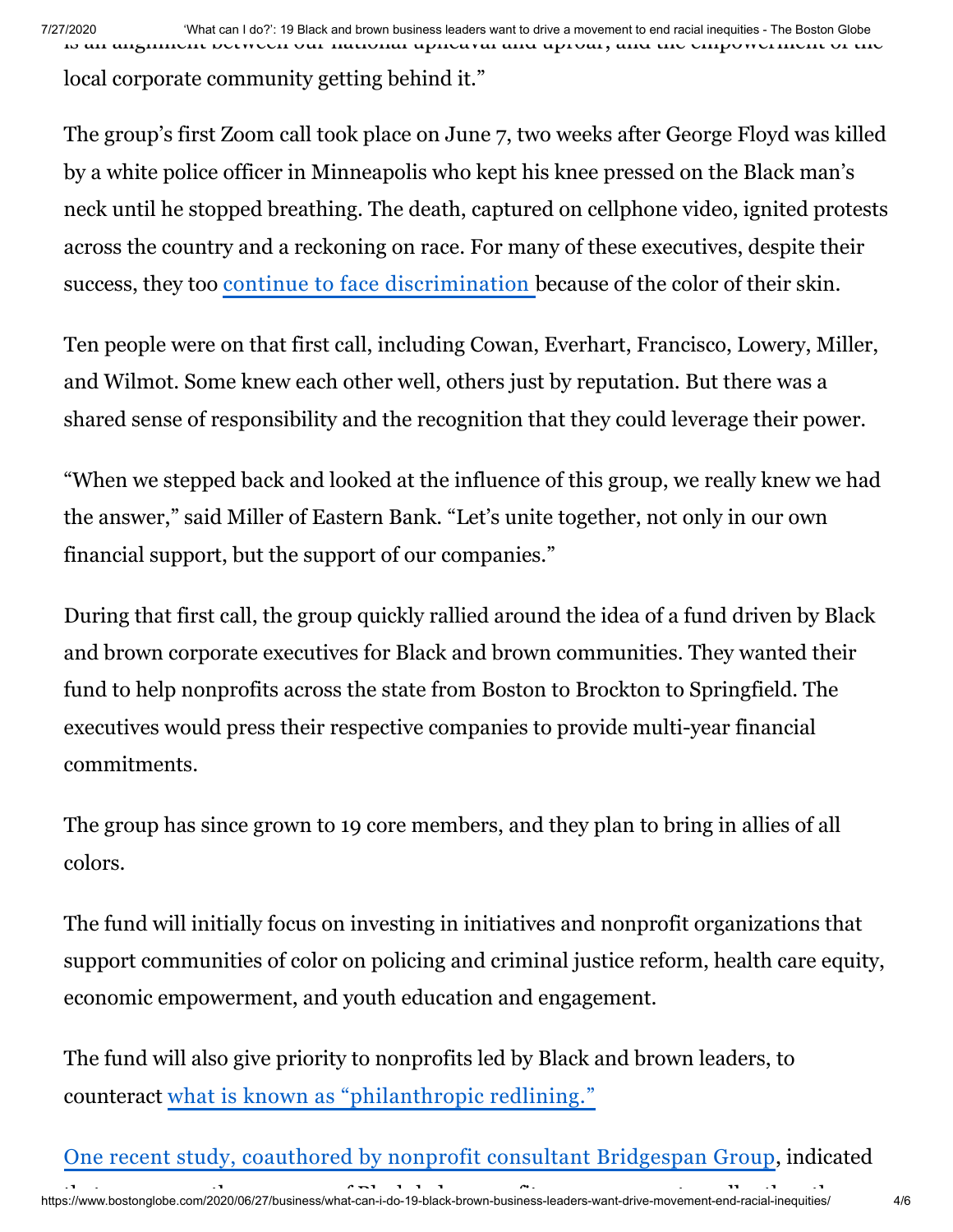revenues of white-led counterparts, and the unrestricted net assets of the Black-led organizations are 76 percent smaller than their white-led counterparts.

Nurys Camargo, who founded Chica Project nine years ago, said her Boston nonprofit that mentors and coaches young women of color recently received its biggest grant of \$50,000, which came from a Florida foundation.

Camargo said Black and brown-led nonprofits have trouble accessing capital because the predominantly white network of funders doesn't want to take a risk on organizations led by people of color.

"People fund people," said Camargo. "They have the folks they usually fund."

That's the cycle the Black executive group hopes to break. Instead of feeling an unease with Black and brown nonprofit leaders, these executives see their lived experiences as critical to finding the right solutions to reversing systemic racism.

"There is something about cultural competency, a shared story and narrative," said Minter-Jordan, CEO of DentaQuest Partnership and its Catalyst Institute. "It allows people of color to represent the needs of people of color."

Segun Idowu, executive director of the Black Economic Council of Massachusetts, is eager to work with the New Commonwealth group, because, in his view, they get it. BECMA recently issued a challenge to the business community to commit up to \$1 billion to a [fund to address racial inequities over the next decade.](https://www.bostonglobe.com/2020/06/22/business/black-economic-council-calls-1b-mass-business-community-address-racial-inequity/?p1=Article_Inline_Text_Link)

"We know the way to liberation," said Idowu. "It's time to reset how we're investing in our communities."

Shirley Leung is a Business columnist. She can be reached at [shirley.leung@globe.com](mailto:shirley.leung@globe.com).